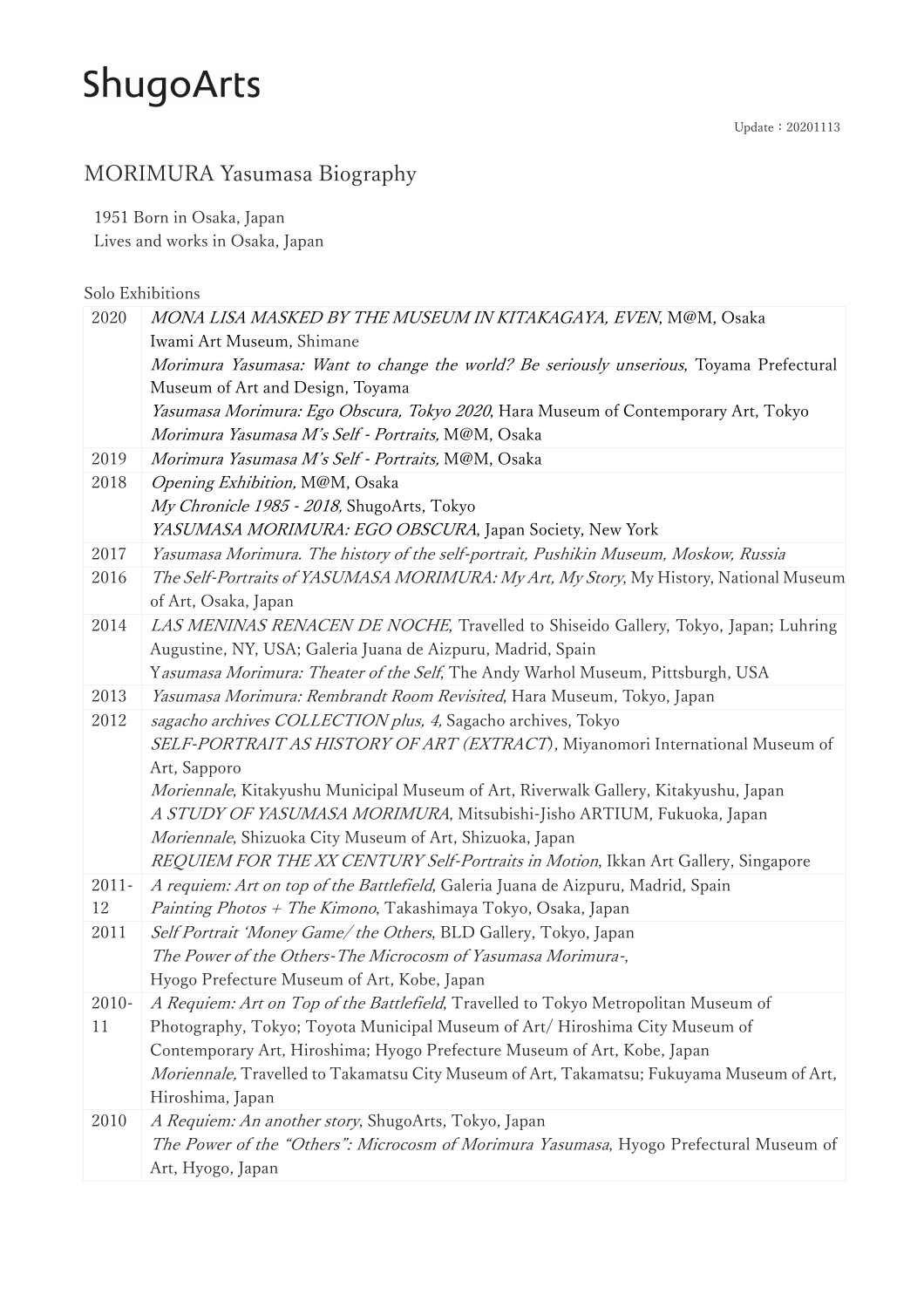| 2009  | The Sickness unto Beauty, Iwami Art Museum, Shimane, Japan                                                                                                            |
|-------|-----------------------------------------------------------------------------------------------------------------------------------------------------------------------|
|       | Yasumasa Morimura MABURAKASHI, Epson Imaging Gallery epSITE, Tokyo, Japan                                                                                             |
| 2008  | Yasumasa Morimura Cuato da Fillippo Maggia, Byblos Art Gallery, Verona, Italy                                                                                         |
|       | REQUIEM POR EL SIGLO XX, galeria Juana de Aizpuru, Madrid, Spain                                                                                                      |
|       | Yasumasa Morimura -Requiem for the XX Century Twilight of the turbulent Gods, GALERIE<br>THADDAEUS ROPAC, Paris, France                                               |
| 2007  | Yasumasa Morimura -Requiem for the XX Century, Twilight of the turbulent Gods, Luhring                                                                                |
|       | Augustine, NY, USA                                                                                                                                                    |
|       | Yasumasa Morimura: Reflections, John Michael Kohler Arts Center, Sheboygan, USA                                                                                       |
|       | On Self-Portrait: Through The Looking-Glass, REFLEX NEW ART GALLERY, Amsterdam,                                                                                       |
|       | Holland                                                                                                                                                               |
|       | Yasumasa Morimura 1985-1998 Selected Works from Soh Gallery, Takashimaya Art Gallery,                                                                                 |
|       | Tokyo, Japan                                                                                                                                                          |
|       | Twilight of the Turbulent Gods/ A Requiem: Chapter 2, ShugoArts, Tokyo, Japan                                                                                         |
|       | Yasumasa Morimura Bi [bi:] - Class, Be Quiet, Travelled to Contemporary Art Museum,                                                                                   |
|       | Kumamoto; Yokohama Museum of Art, Yokohama, Japan                                                                                                                     |
|       | Yasumasa Morimura -Requiem for the XX Century, Twilight of the turbulent Gods, Fondazione                                                                             |
|       | Bevilacqua La Masa Galleria di Piazza San Marco, Venice                                                                                                               |
| 2006  | An Inner Dialogue with Frida Kahlo, Gary Tatintsian Gallery, Inc., Moscow, Russia                                                                                     |
|       | Seasons of Passion/A Requiem: Chapter 1, ShugoArts, Tokyo, Japan                                                                                                      |
|       | Hoshi Otoko, Kochi City Culture-Plaza, Kochi, Japan                                                                                                                   |
| 2005- | The PostGender, Tikotin Museum for Japanese Art, Israel                                                                                                               |
| 06    | Yasumasa Morimura Barco negro na mesa, Nadiff, Tokyo, Japan                                                                                                           |
| 2005  | Los Nuevos Caprichos, Travelled to Taddeus Ropac, Paris, Franc; Luhring Augustine, New                                                                                |
|       | York, USA; galeria Juana de Aizpuru, Madrid, Spain; ShugoArts, Tokyo, Japan                                                                                           |
|       | Vermeer's Room, MEM gallery, Osaka, Japan                                                                                                                             |
|       | A Story of M's self portraits, Tonami art Museum, Toyama, Japan                                                                                                       |
| 2003  | Polyhedron of Yasumasa Morimura/ Kalei de Scope, B Gallery, Osaka Seikei University, Osaka,                                                                           |
|       | Japan                                                                                                                                                                 |
|       | Yasumasa Morimura Barco negro on the table, Early photographic series, MEM gallery, Osaka,                                                                            |
|       | Japan                                                                                                                                                                 |
| 2002  | Artist's Tresures, ShugoArts, Tokyo, Japan                                                                                                                            |
|       | Self-Portraits: An Inner Dialogue with Frida Kahlo, Galeria Juana de Aizpuru, Madrid, Spain<br>A Photographic Show of Murmur and Hum, Bunkamura Gallery, Tokyo, Japan |
|       | Inside the Studio, Yasumasa Morimura, Japan Society, New York, USA                                                                                                    |
|       | Self-Portraits, Ca di Fa, Milan, Italy                                                                                                                                |
|       | SITE SantaFe, Santa Fe, New Mexico, USA                                                                                                                               |
|       | Yasumasa Morimura: Story of M's Portraits, Kawasaki City Museum, Kanagawa, Japan                                                                                      |
| 2001  | Morimura gifts from Frida Kahlo, Kirin Plaza Osaka, Osaka, Japan                                                                                                      |
|       | Morimura Self-Portraits: An Inner Dialogue with Frida Kahlo, Travelled to Hara Museum of                                                                              |
|       | Contemporary Art, Tokyo/ Taddeus Ropac, Paris, France/ Luhring Augastine, NY, USA                                                                                     |
|       | Morimura: A Hundred Polaroids, RICE Gallery by G2/ShugoArts, Tokyo, Japan                                                                                             |
|       | Yasumasa Morimura: Story of M's Portraits, Museum "Eki" Kyoto, Kyoto, Japan                                                                                           |
|       | Yasumasa Morimura: New Photographs Self-portrait and Landscape, graf bld./MEM, Osaka,                                                                                 |
|       | Japan                                                                                                                                                                 |
| 2000  | Art History: Yasumasa Morimure, Telephonica Foundation Exhibit Space, Spain                                                                                           |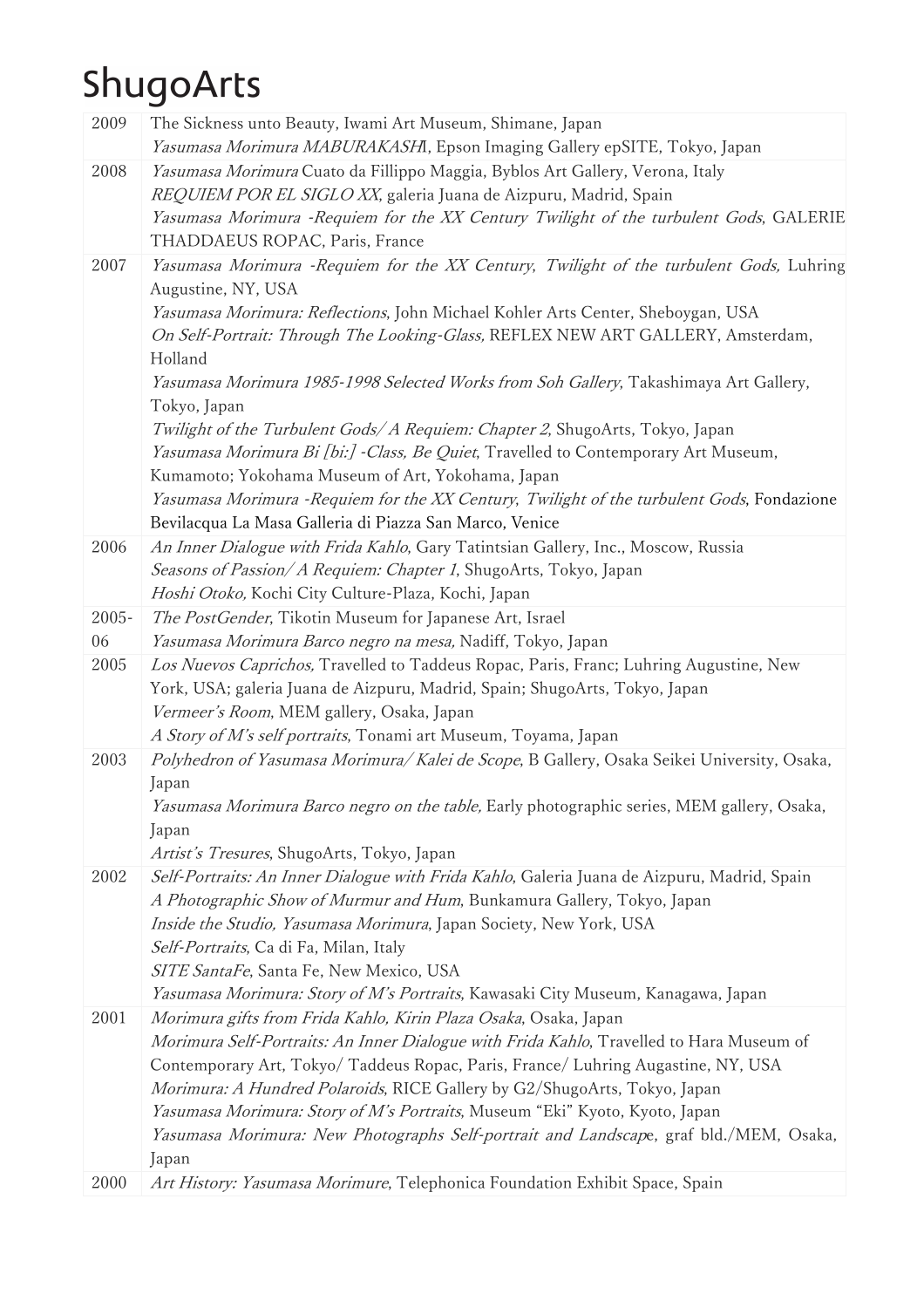|      | The Time with No Name, The Self with No Name, The Art Center of Academic Resources,<br>Chulalongkorn University, Bangkok, Thailand                                                                                         |
|------|----------------------------------------------------------------------------------------------------------------------------------------------------------------------------------------------------------------------------|
| 1999 | New Bronze Works, Nagai Gallery, Tokyo, Japan                                                                                                                                                                              |
|      | White Cube, London, UK                                                                                                                                                                                                     |
|      | Daughter of Art History, Luhring Augustine Gallery, New York, USA                                                                                                                                                          |
| 1998 | Morimura, Studio Guenzani, Milano, Italy<br>Gallery Collection Show: Photographs: Yasumasa Morimura, Satani Gallery, Tokyo, Japan<br>Yasumasa Morimura: New Works, Soh Gallery, Tokyo, Japan                               |
|      | Yasumasa Morimura: Self Portrait as Art History. Traveled to Museum of Contemporary Art<br>Tokyo, Tokyo; The National Museum of Modern Art, Kyoto; Marugame Genichiro Inokuma<br>Museum of Contemporary Art, Kagawa, Japan |
| 1997 | Yasumasa Morimura. Traveled to White Cube, London, UK; Galerie Thaddaeus Ropac, Paris,                                                                                                                                     |
|      | France/ Art & Public, Geneve, Italy                                                                                                                                                                                        |
|      | Yasumasa Morimura: Dressed in a Heart, Soh Gallery, Tokyo, Japan                                                                                                                                                           |
|      | Yasumasa Morimura: Monochrome, Soh Gallery, Tokyo, Japan                                                                                                                                                                   |
|      | Yasumasa Morimura: Actors/Actresses, Contemporary Arts Museum Houston, Texas, USA                                                                                                                                          |
| 1996 | Actress and Art History, Center of Contemporary Photography, Melbourne, Australia                                                                                                                                          |
|      | Yasumasa Morimura: Hand, Soh Gallery, Tokyo, Japan                                                                                                                                                                         |
|      | Yasumasa Morimura: From Actress Series, Marugame Genichiro Inokuma Museum of                                                                                                                                               |
|      | Contemporary Art, Kagawa Japan                                                                                                                                                                                             |
|      | Self-portrait as Art History 1-3, Nishida Gallery, Nara, Japan                                                                                                                                                             |
|      | Sharaku 4 Series, Soh Gallery, Tokyo, Japan                                                                                                                                                                                |
|      | Actress Series, Soh Gallery, Tokyo, Japan<br>Yasumasa Morimura: From Van Gogh to Marilyn. Traveled to Satani Gallery, Tokyo, Japan;                                                                                        |
|      | Luhling Augustine Gallery, New York, USA                                                                                                                                                                                   |
|      | Yasumasa Morimura: The Sickness unto Beauty, Self Portrait as Actress, Yokohama Museum of                                                                                                                                  |
|      | Art, Kanagawa, Japan                                                                                                                                                                                                       |
| 1995 | Yasumasa Morimura: Leg, Soh gallery, Tokyo, Japan                                                                                                                                                                          |
|      | Prelude for [The sickness unto Beauty], Soh Gallery, Tokyo, Japan                                                                                                                                                          |
| 1994 | Yasumasa Morimura: Face, Nishida Gallery, Nara, Japan                                                                                                                                                                      |
|      | Yasumasa Morimura: Face, Soh Gallery, Tokyo, Japan                                                                                                                                                                         |
|      | Rembrandt Room, Hara Museum of Contemporary Art, Tokyo, Japan                                                                                                                                                              |
|      | Yasumasa Morimura: Psychoborg. Traveled to The Power Plant, Toronto, Canada; Walter                                                                                                                                        |
|      | Phillips Gallery; The Banff Center for the Arts, Alberta, Canada<br>Psychoborg: Madonna, Michael, Morimura, The Ginza Art Space, Tokyo, Japan                                                                              |
| 1993 | The Sickness unto Beauty vol.1-5, Nishida Gallery, Nara, Japan                                                                                                                                                             |
|      | 9 Visages, Foundation Cartier pour L'Art contemporain, Jouy-en-Josas, Paris, France                                                                                                                                        |
| 1992 | Yasumasa Morimura Sculptures, Shugo Satani Art Room, Tokyo, Japan                                                                                                                                                          |
|      | Options 44. Traveled to Museum of Contemporary Art Chicago, Chicago, USA; The Carnegie                                                                                                                                     |
|      | Museum of Art, Pittsburgh, USA                                                                                                                                                                                             |
| 1991 | Luhring Augusutine Gallery, New York, USA                                                                                                                                                                                  |
|      | Thomas Segal Gallery, Boston, USA                                                                                                                                                                                          |
| 1990 | Nicola Jacobs Gallery, London, USA                                                                                                                                                                                         |
|      | Daughter of Art History, Sagacho Exhibit Space, Tokyo, Japan                                                                                                                                                               |
| 1989 | Criticism and the Lover, Mohly Gallery, Osaka, Japan                                                                                                                                                                       |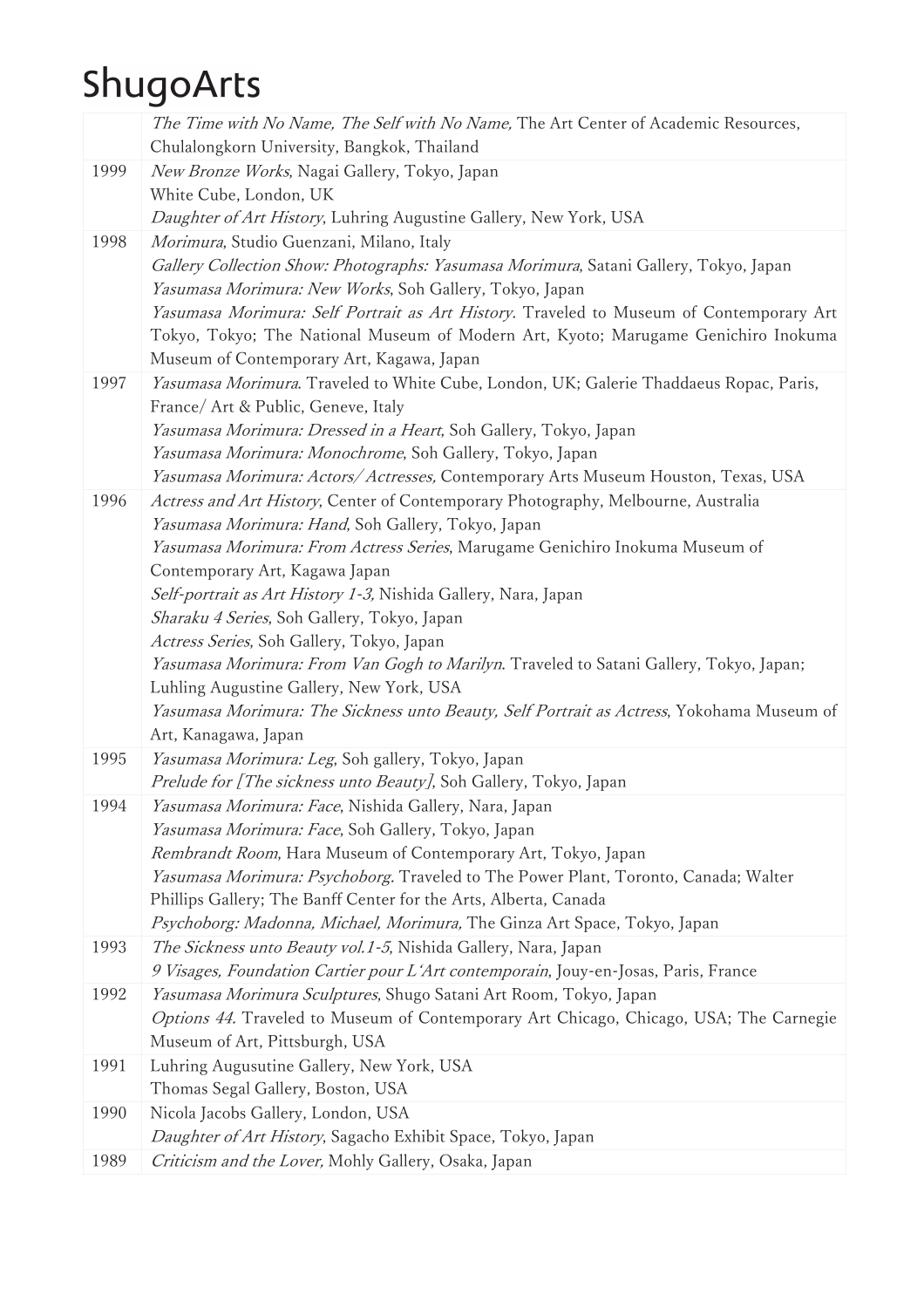| 1988 | Gallery NW House, Tokyo, Japan                         |
|------|--------------------------------------------------------|
|      | On Gallery, Osaka, Japan                               |
| 1986 | Mon Amour Violet et Autres, Gallery Haku, Osaka, Japan |
| 1984 | Hiramatsu Gallery, Osaka, Japan                        |
| 1983 | Galerie Marronier, Kyoto, Japan                        |
|      |                                                        |

#### Group Exhibitions

| 2020 | Connections: 150 years of Modern Art in Japan and France, Pola Museum of Art, Kanagawa<br>The Sceneries and Portraits of the Eras, Benesse Art Site Naoshima Fukutake House Asia Gallery, |
|------|-------------------------------------------------------------------------------------------------------------------------------------------------------------------------------------------|
|      | Kagawa                                                                                                                                                                                    |
|      | SAGACHO EXHIBIT SPACE 1983-2000, The Museum of Modern Art, Gunma                                                                                                                          |
|      | 2020-2 Collection Highlight & Special Feature: Portraits of Self and Others, Traveled to                                                                                                  |
|      | Hiroshima City Museum of Contemporary Art, Hiroshima                                                                                                                                      |
|      | Shikansuiyo - The Hundred Year Forest and Art, Meiji Shrine Museum, Tokyo                                                                                                                 |
|      | Dress Code: Are You Playing Fashion?, Tokyo Opera City Art Gallery, Tokyo                                                                                                                 |
|      | Collect $\rightarrow$ Preserve The present collection in the future century, The Museum of Art, Kochi                                                                                     |
|      | The Doraemon Exhibition NIIGATA 2020, The Niigata Bandaijima Art Museum, Niigata                                                                                                          |
|      | Portraits: Selections from the Hara Museum Collection, Hara Museum ARC, Gunma                                                                                                             |
| 2019 | Future and the Arts: AI, Robotics, Cities, Life - How Humanity Will Live Tomorrow, Mori Art                                                                                               |
|      | Museum, Tokyo                                                                                                                                                                             |
|      | CONTACT: Where the World Meets Japanese Art and Culture, Kiyomizu-dera Temple, Kyoto                                                                                                      |
|      | MAY I START? Hirofumi Kera's Cross-Border Hair & Makeup, The Museum Of Modern Art,                                                                                                        |
|      | Saitama                                                                                                                                                                                   |
|      | Weavers of Worlds - A Century of Flux in Japanese Modern / Contemporary Art, Museum of                                                                                                    |
|      | Contemporary Art Tokyo, Tokyo                                                                                                                                                             |
|      | TAIPEI DANGDAI Art & Ideas, Taipei Nangang Exhibition, Taipei                                                                                                                             |
| 2018 | Proregress-Art in an Age of Historical Ambivalence, Shanghai Biennale, Shanghai                                                                                                           |
|      | Group Show at Aomori Museum of Art, Aomori                                                                                                                                                |
|      | Starting Points: Japanese Art of the '80s, 21st Century Museum of Contemporary Art, Ishikawa                                                                                              |
|      | Art on the Road - Three Traveling Exhibitions from the Hara Museum, Hara Museum ARC,                                                                                                      |
|      | Gunma                                                                                                                                                                                     |
|      | Travelers: Stepping into the Unknown, The National Museum of Art, Osaka                                                                                                                   |
|      | TAKAHASHI COLLECTION: FACE AND ABSTRACTION, Kiyoharushirakaba museum,                                                                                                                     |
|      | Yamanashi                                                                                                                                                                                 |
|      | A display of Van Gogh-related works, The National Museum of Modern Art, Kyoto                                                                                                             |
|      | ShugoArts Show, ShugoArts, Tokyo                                                                                                                                                          |
| 2017 | The Doraemon Exhibition Tokyo 2017, Mori Arts Center Gallery, Tokyo                                                                                                                       |
|      | The Yebisu International Festival for Art & Alternative Visions 2017 "Multiple Future", Tokyo                                                                                             |
|      | Photographic Art Museum, Tokyo                                                                                                                                                            |
| 2016 | ShugoArts Show, From the 1980s to the 2010s, ShugoArts, Tokyo<br>Contemporary Artists vs. the Masters: Homage, Battle, Reclamation, Brattleboro Museum and                                |
|      |                                                                                                                                                                                           |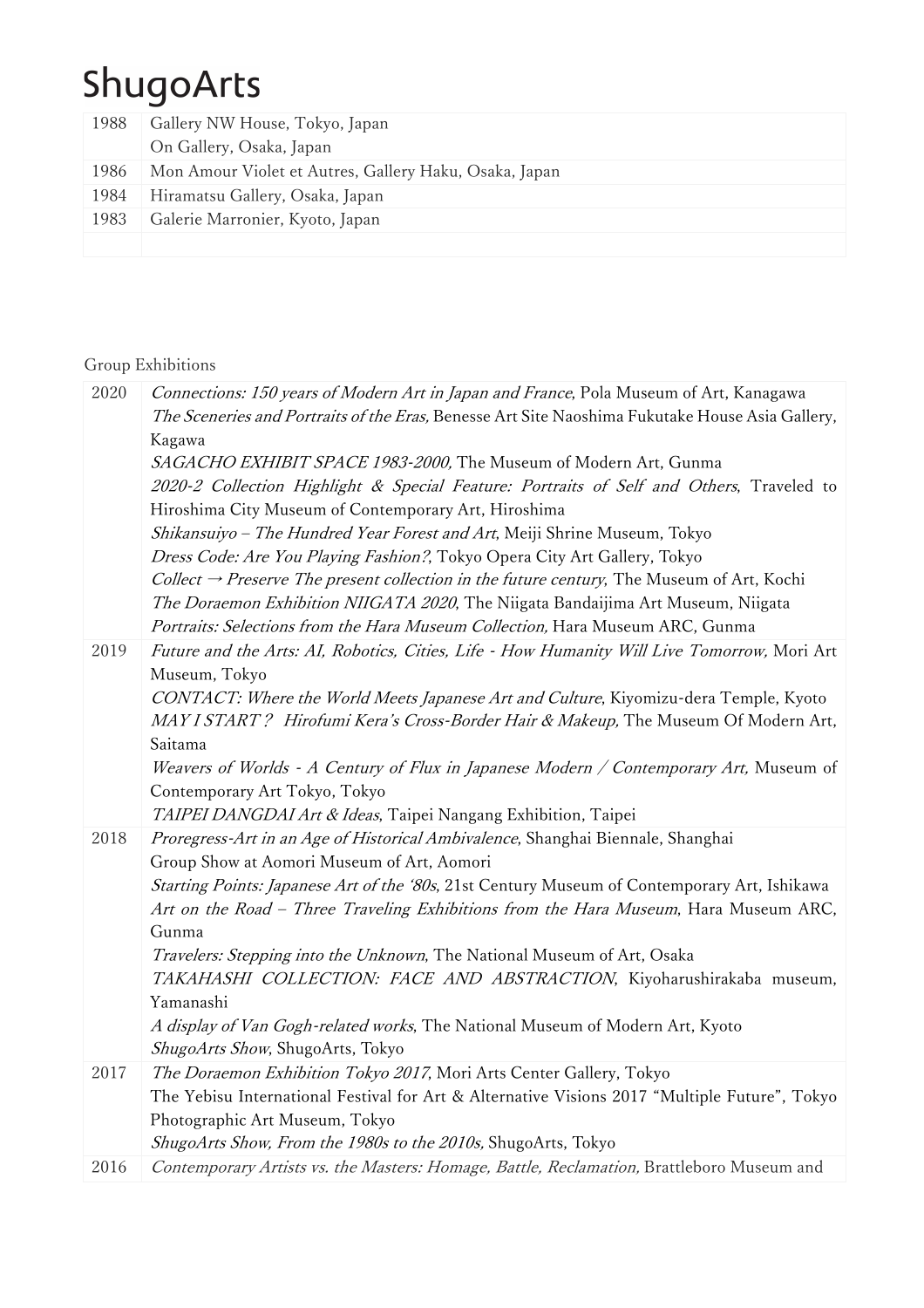|       | Art Center, Brattleboro, USA                                                                                                                            |
|-------|---------------------------------------------------------------------------------------------------------------------------------------------------------|
|       | Photography and Film Constructs, Ringling College of Art and Design, Sarasota, USA                                                                      |
|       | Headshots: Contemporary Photographic Portraiture, ClampArt, New York, USA                                                                               |
| 2015- | The 8th Asia Pacific Triennial of Contemporary Art, The Queensland Art Gallery, Gallery of                                                              |
| 16    | Modern Art, Queensland, Australia                                                                                                                       |
|       | Walkers: Hollywood Afterlives in Art and Artifact, Museum of Moving image, New York, USA                                                                |
|       | Sharaku Interpreted by Japan's Contemporary Artists. Traveled to Old City Hall, Split, Croatia;                                                         |
|       | International Culture Center Caisa, Helsinki, Finland; Raykjavik City Hall, Raykjavik, Irland;                                                          |
|       | Ryazan Sate Regional Art Museum, Ryazanm, Russia; Novosibirsk City Center of Fina Arts                                                                  |
|       | Novosibirsk, Russia; New Exhibition Hall of City Sculpture Museum, St. Petersburg, Russia                                                               |
|       | VENUS TRAP, Sindelfingen, Sindelfingen, Germany                                                                                                         |
| 2015  | Colleting and Sharing: Trevor Fairbrother, John T. Kirk, and the Hood Museum of Art,                                                                    |
|       | Hood Museum of Art, Dartmounth College, Hanover, USA                                                                                                    |
|       | ShugoArts Weekend Gallery, Tokyo, Japan                                                                                                                 |
|       | Studio Guenzani, Milano 1986-2015: MOLTO-TUTTO, Studio Guenzani, Milan, Italy                                                                           |
|       | Cannibalism? On Appropriation in Art, Zachet, National Gallery of Art, Walsaw, Russia                                                                   |
|       | DON'T SHOOT THE PAINTER, Paintings from UBS Art Collection, Galleria d'Arte Modern,                                                                     |
|       | Milan, Italy                                                                                                                                            |
|       | NO MUSEUM, NO LIFE?, The National Museum of Modern Art, Tokyo, Japan<br>TAKAHASHI COLLECTION: Mirror Neuron, Tokyo Opera City Art Gallery, Tokyo, Japan |
|       | PARASOPHIA: Kyoto International Festival of Contemporary Culture 2015, The Museum of                                                                    |
|       | Kyoto, Kyoto, Japan                                                                                                                                     |
|       | MOT Collection: Stage 3 Collection Becoming, Museum of Contemporary Art Tokyo, Tokyo                                                                    |
| 2014  | Shape of Picture, ShugoArts, Tokyo, Japan                                                                                                               |
|       | Convergences: Selected Photogprahs from the Permanent Collection, J. Paul Getty Museum,                                                                 |
|       | Los Angeles, USA                                                                                                                                        |
|       | Manifesta 10, Helmitage Museum, St. Petersburg, Russia                                                                                                  |
|       | Gorgeous, Asian Art Museum of San Francisco, San Francisco, USA                                                                                         |
|       | Asia Anarchy Allince, Kuandu Museum of Fine Arts, Taipei, Taiwan                                                                                        |
|       | In Character; Self Portrait of the Artist as Another, Museum of Contemporary Canadian Art,                                                              |
|       | Tronto, Canada                                                                                                                                          |
|       | Hyper-resemblances, Miriam and Ira D., Wallach Art Gallery, Columbia University, NY, USA                                                                |
|       | Beauty of Darkness II, Reflex Modern Art Gallery, Amsterdam, Holland                                                                                    |
| 2013  | Calendar for 2014, Art Space Niji, Kyoto, Japan                                                                                                         |
|       | Printing Art of Twentieth Century, Museum of Obihiro, Hokkaido, Hokkaido, Japan                                                                         |
|       | The Aesthetics of Photography-Five Elements Collection Exhibition 2013, Tokyo Metropolitan                                                              |
|       | Museum of Photogprahy, Tokyo, Japan                                                                                                                     |
|       | Situations and Exchanges: Fukuoka Contemporary Art Chronicle, Fukuoka Art Museum, Fukuoka                                                               |
| 2012  | The 35th Anniversary of the National Museum of Art, Osaka: the Allure of the Collection                                                                 |
|       | The National Museum of Art, Osaka, Japan                                                                                                                |
|       | PORTRAITS, Tokyo Takashimaya Nihonbashi Art Gallery X, Tokyo, Japan                                                                                     |
| 2011  | The Museum of Kyoto, Kyoto, Japan                                                                                                                       |
| 2010  | The World of Trick Art, Takamatsu City Museum of Art, Takamatsu, Japan                                                                                  |
| 2009  | Roppongi Crossing 2010 Can There Be Art, Mori Art Museum, Tokyo, Japan                                                                                  |
|       | Self Portrait, Takahashi Collection Hibiya, Tokyo, Japan<br>Portraiture-A Voice from Silent Figures, Hiroshima City Museum of Contemporary Art,         |
|       |                                                                                                                                                         |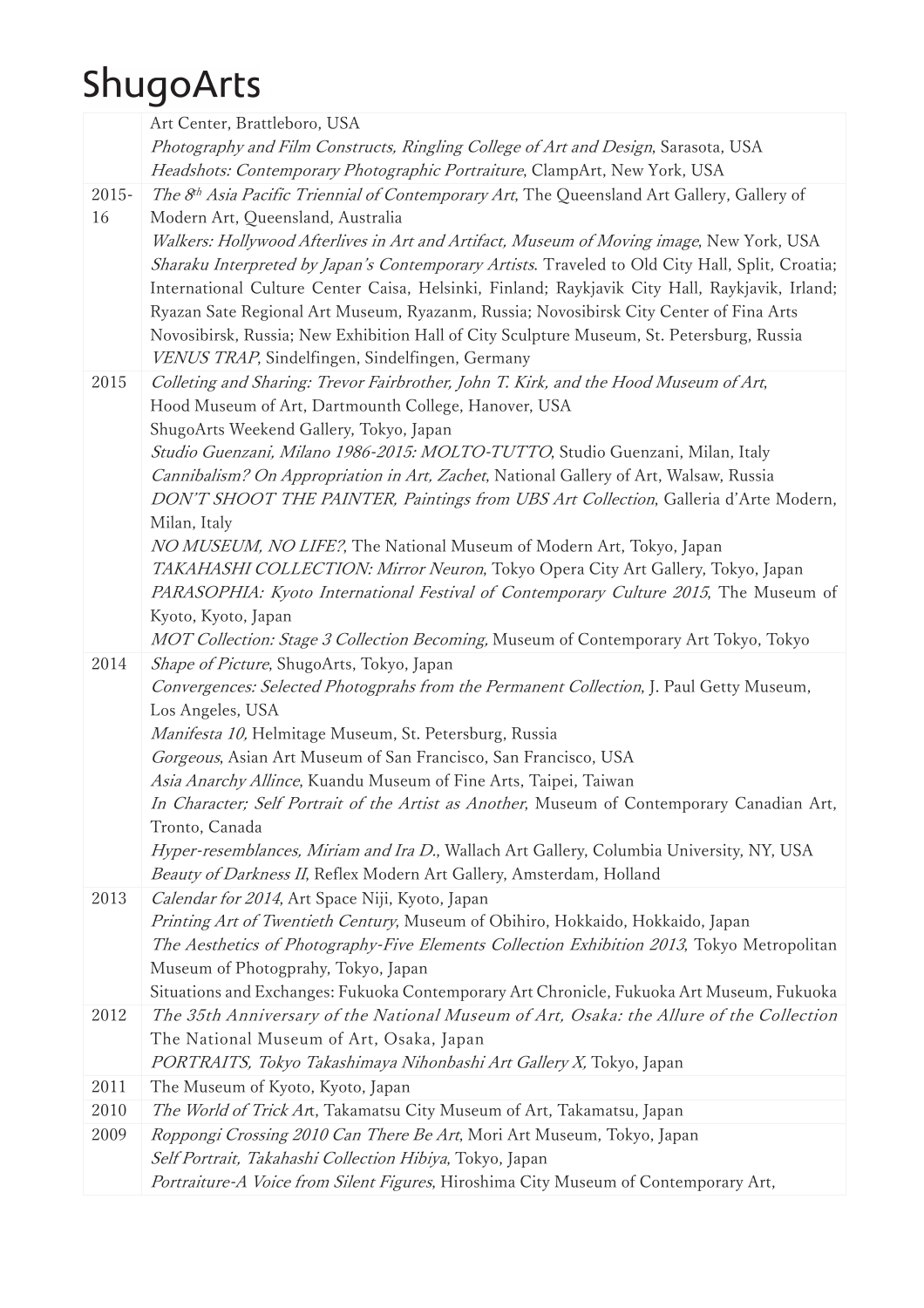|      | Hiroshima, Japan                                                                                                                                                                                                                                                                                                                                                                                                                                                                                                                                                                                                                                                                                                                                                                                                                                                                                                                                                                                                                                                                                                                                                     |
|------|----------------------------------------------------------------------------------------------------------------------------------------------------------------------------------------------------------------------------------------------------------------------------------------------------------------------------------------------------------------------------------------------------------------------------------------------------------------------------------------------------------------------------------------------------------------------------------------------------------------------------------------------------------------------------------------------------------------------------------------------------------------------------------------------------------------------------------------------------------------------------------------------------------------------------------------------------------------------------------------------------------------------------------------------------------------------------------------------------------------------------------------------------------------------|
|      | Small Works Exhibition, Soh-Gallery, Tokyo                                                                                                                                                                                                                                                                                                                                                                                                                                                                                                                                                                                                                                                                                                                                                                                                                                                                                                                                                                                                                                                                                                                           |
| 2008 | Portraits from Asia and Europe. Traveled to The National Museum of Art, Osaka; National<br>Museum of Ethnology, Osaka, Japan<br>Visions of America Part 3 AMERICAN MEGAMIX, Tokyo Metropolitan Museum of<br>Photography, Tokyo, Japan<br>Busan Biennale, Busan Museum of Modern Art, Gwangalli Beach, APEC Naru Park, etc, Korea<br>Into the Atomic Sunshine, Daikanyama Hillside Forum, Tokyo, Japan<br>GOYA - Les Caprices, Palais des Beaux - Arts de Lille, France<br>International Trianniele of Contemporary Art" NATIONAL GALLERY IN PRAGUE, Prague<br>Art of Photography X Photography as Art - from 'Naniwa' and 'Tampei', Photography Clubs to<br>Yasumasa Morimura, Osaka, Japan<br>ART IS FOR THE SPIRIT; works from The UBS Art Collection, Mori Art Museum, Tokyo, Japan<br>LIQUID CRISTAL PAINTING -STILL/MOTION. Traveled to Mie prefectural Art Museum,<br>Mie; The National Museum of Art, Osaka; Tokyo Metropolitan Museum of Photography, Tokyo,<br>Japan                                                                                                                                                                                        |
| 2007 | Fashion Accidentally, Museum of Contemporary Art Taipei, Taipei, Taiwan<br>Art Encyclopedia; Kansai, the Avant-gardes, The Museum of Modern Art, Wakayama, Japan<br>Living the Material World - 'things' in Art of the 20th century and Beyond,<br>The National Art Center, Tokyo, Japan<br>Osaka Art Kaleidoscope 2007" Osaka Contemporary Art Center, Osaka, Japan<br>Let's Go to Museum! Enjoying Modern Art with Dick Bruna, The Bernard Buffet Museum,<br>Clematis-no-Oka, Japan<br>Show Me Thai, Museum of Contemporary Art, Tokyo, Japan<br>The Body Sings of Life, Marugame Genichiro-Inokuma Museum of Contemporary Art, Kagawa<br>Gendai Bijutsu no Kiso Chishiki, HUISTENBOSCH Museum, Nagasaki, Japan<br>Collection II, 21 Century Museum of Contemporary Art, Kanazawa, Japan<br>Surrealism and Art -Image and Reality-, Yokohama Museum of Art, Yokohama, Japan<br>Haptic Literature -intersection of text/media art, Tokyo Metropolitan Museum of photography,<br>Tokyo, Japan<br>Calender for 2008, Art Space NIJI, Kyoto, Japan<br>The National Museum of Art, Osaka 30th Anniversary Exhibition, The National Museum of Art<br>Osaka, Osaka, Japan |
| 2006 | Sakana no Sugata, The Museun of Art Ehime, Ehime, Japan<br>20 Artists in Recent 20 years from Hiroshima City Museum of Contemporary Art, Museum of<br>Contemporary Art, Sapporo, Japan<br>Art of Wagashi, Toraya Gallery, Tokyo, Japan<br>Some People NEPENTE ART GALLERY, Milan, Italy<br>Post Digi-Graphy, Tokyo Metropolitan Museum of Photography, Tokyo, Japan<br>The World of Trick Art. Traveled to Takasaki Museum of Art, Gunma; Kawagoe City Art Museum,<br>Saitama, Japan<br>Contemporary Art ? Collection, Sezon Museum of Modern Art, Nagano, Japan<br>Collection 1, The National Museum of Art, Osaka, Japan<br>Masquerade: Representation and the self in contemporary art, Museum of Contemporary Art,<br>Sydney, Australia, Japan<br>Collection: Next is Contemporary Art!, Osaka Modern Art Museum, Osaka, Japan                                                                                                                                                                                                                                                                                                                                   |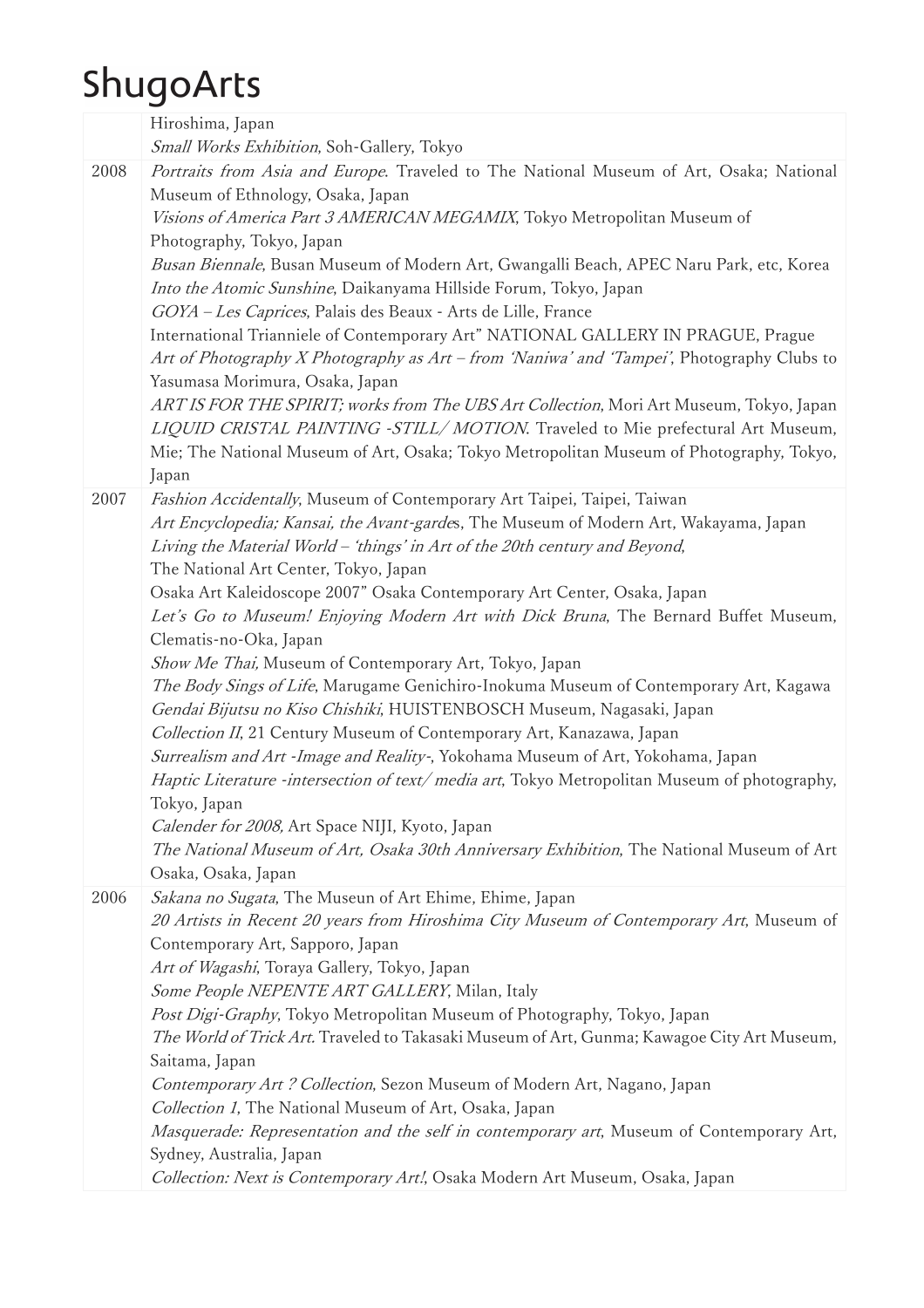|      | A-lunch, AXIS GALLERY ANNEX, Tokyo, Japan<br>Calendar for 2006, Art Space Niji, Kyoto, Japan                                                                                                                                                                                                                                                                                                                                                                                                                                                                                                                                                                                                                                                                                                           |
|------|--------------------------------------------------------------------------------------------------------------------------------------------------------------------------------------------------------------------------------------------------------------------------------------------------------------------------------------------------------------------------------------------------------------------------------------------------------------------------------------------------------------------------------------------------------------------------------------------------------------------------------------------------------------------------------------------------------------------------------------------------------------------------------------------------------|
| 2005 | from east and west, ShugoArts, Tokyo, Japan<br>SALON DE KOZU 2005, Gallery Sunbeam, Osaka, Japan<br>Collection, Hara Museum of Art, Tokyo, Japan<br>How has Photography Changed Our Way of Looking at Things -Part Four- Chaos,<br>Tokyo Metropolitan Museum of Photography, Tokyo, Japan                                                                                                                                                                                                                                                                                                                                                                                                                                                                                                              |
| 2004 | Marcel Duchamp and the 20th Century Art, The National Museum of Art, Osaka, Japan<br>Me or Me, Borderless Art Gallery NO-MA, Shiga, Japan<br>20th Anniversary Exhibition: The Copy Age -From Duchamp through Warhol to Morimura, The<br>Museum of Modern Art, Shiga, Japan<br>TAKARAZUKA: The Land of Dreams. Traveled to Suntry Museum, Osaka; Tokyo Opera city Art<br>Gallery, Tokyo, Japan                                                                                                                                                                                                                                                                                                                                                                                                          |
| 2003 | Happiness: A Survival Guide for Art and Life, Mori Art Museum, Tokyo, Japan<br>Supernova: Art of the 1990s from the Logan Collection, SFMoMA, San Francisco, USA<br>Influence, Anxiety & Gratitude, MIT List Visual Arts Center, Cambridge, UK<br>Constructed Realities: Contemporary Photography, Orlando Museum of Art, Orlando, USA<br>Genomic Issue(s): Art and Science, The Graduate Center of the City University of New York,<br>New York, USA<br>The History of Japanese Photography, Museum of Fine Arts, Houston, USA<br>Role Play Self-Portrait Photography, Zabriskie Gallery, New York, USA<br>Present of Paintings, The Niigata Bandaijima Art Museum, Niigata, Japan                                                                                                                    |
| 2002 | Emotional Site, Sagacho Shokuryo Building, Tokyo, Japan<br>Theater of Our Lives, Hyogo Prefectural Museum of Art, Hyogo, Japan<br>The Unfinished Century: Legacies of 20th Century Art, The National Museum of Modern Art,<br>Tokyo, Japan                                                                                                                                                                                                                                                                                                                                                                                                                                                                                                                                                             |
| 2001 | Stay with art, Hotel T' Point, Osaka, Japan<br>The Body and the Sin, The 1st Valencia Biennale, Valencia, Spain<br>Yasumasa Morimura, Sawako Goda, Kochi Prefectural Museum, Kochi, Japan<br>Gallery's Debut, Rice Gallery by G2, Tokyo, Japan                                                                                                                                                                                                                                                                                                                                                                                                                                                                                                                                                         |
| 2000 | Gendai: Japanese Contemporary Art: Between the Body and Space, Ujadowski Castle, Walsaw,<br>Russia<br>Collection of Osaka City Museum of Modern Art, ATC Museum, Osaka, Japan<br>Japanese Art of the 20th Century, Museum of Contemporary Art Tokyo, Tokyo, Japan<br>Art Exhibition for Children: Play with Art, Study from Art, Hiroshima City Museum of Art,<br>Hiroshima, Japan<br>Department Store of Contemporary Art, Yamanashi Prefectural Museum of Art, Japan<br>The 3rd Kwangju Biennale Special Exhibition "Human and Gender", Kwangju, Korea<br>Le Sourires de Monna Lisa. Traveled to Tokyo Metropolitan Art Museum, Tokyo; Shizuoka<br>Prefectural Museum of Art, Shizuoka; Hiroshima Prefctural Museum of Art, Hiroshima, Japan<br>Appearance, Contemporary Art Gallery, Bologna, Italy |
| 1999 | Rosso Vivo: Mutazione, Transfigurazione e Sangye mall'Arte Contemporanea (Blood Red,<br>Mutation, Transfiguration and Blood in Contemporary Art), PAC Padiglione<br>d'Arte Contemporanea Milano, Italy<br>Japanese Photography: 1950 to Contemporary, Tokyo Metropolitan Museum of Photography,<br>Tokyo, Japan                                                                                                                                                                                                                                                                                                                                                                                                                                                                                        |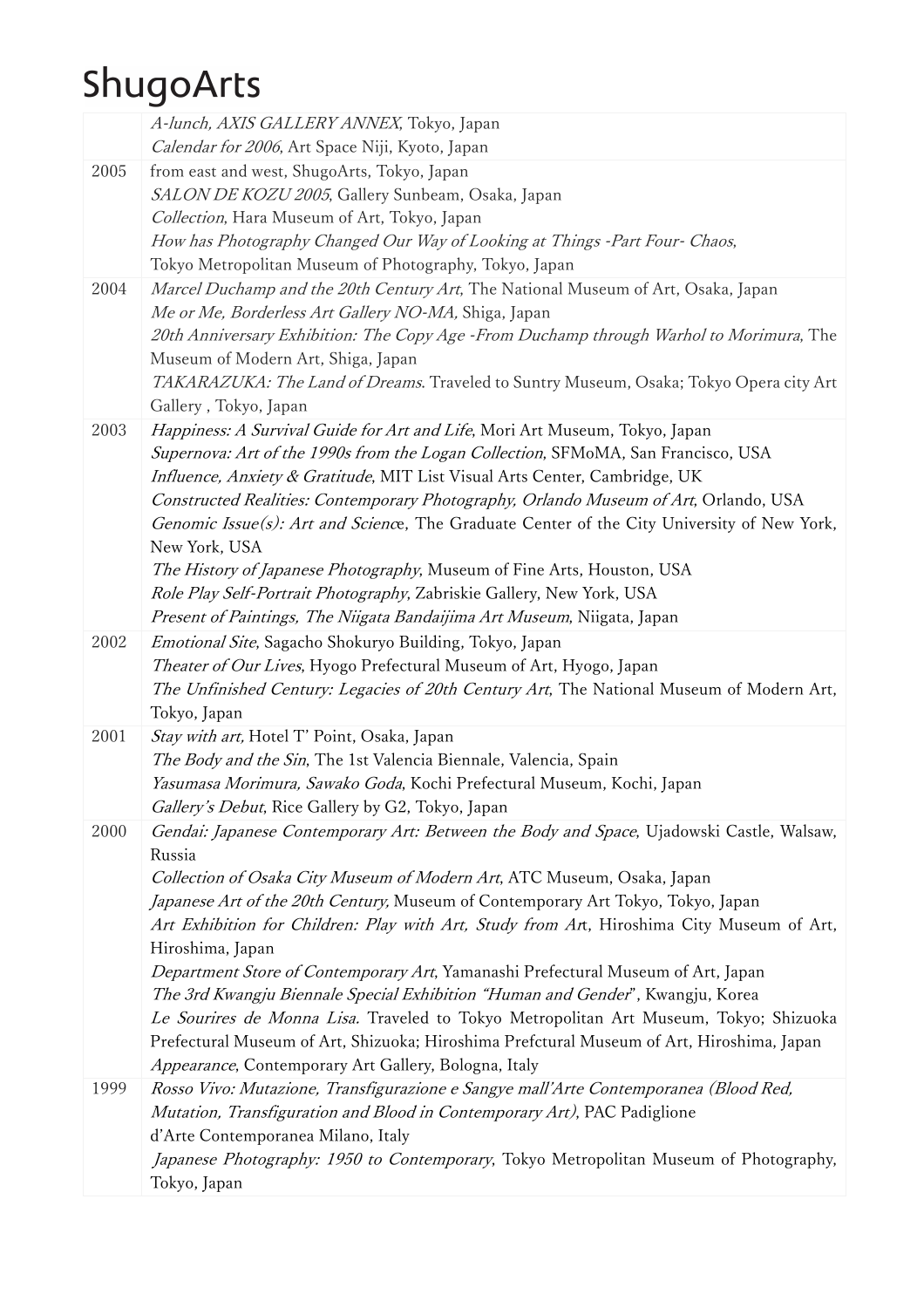|      | Japanese Print 1945-1999, Machida City Museum of Graphic Art, Tokyo, Japan                                                                            |
|------|-------------------------------------------------------------------------------------------------------------------------------------------------------|
|      | Art World in Dialogue, Ludwig Museum, Cologne, Germany                                                                                                |
|      | Regarding Beauty in Performance and Media Arts, 1960-1999, Hirshhorn Museum of Art,                                                                   |
|      | Washington, USA                                                                                                                                       |
|      | Art of 1950's-1990's, Wakayama Prefectural Museum of Modern Art, Japan                                                                                |
|      | Japanese Art in the 1990's. Traveled to National Gallery of Modern Art, New Dehri, India;                                                             |
|      | Metropolitan Museum of Art, Philippines; The Japan Foundation, Japan                                                                                  |
| 1998 | Why is it Art?, Mito Art Tower, Mito, Japan                                                                                                           |
|      | Technontherapy, Nakanoshima Central Town Hall, Osaka, Japan                                                                                           |
|      | Tastes and Pursuits Japanese Art of 1990's. Traveled to The Museum of Modern Art, New Delhi,<br>India; Manila Metropolitan Museum of Art, Philippines |
|      |                                                                                                                                                       |
| 1997 | SHASHIN. Travelled to Kobe Fashion Museum, Hyogo; Mitsukoshi Museum of Art, Tokyo;<br>Fukuoka Prefectural Museum of Art, Fukuoka, Japan               |
|      | One Minutes Scenario, Printemps de Chaor, Saint Cullu                                                                                                 |
|      | Sur le Mantoe, Galerie Thaddaeus Ropac, Paris, France                                                                                                 |
|      | Rrose is a Rrose is a Rrose; Gender Performance in Photography, Guggenheim Museum of Art                                                              |
|      | Annex, New York, USA                                                                                                                                  |
| 1996 | Face and Figure in Contemporary Art, Boston Museum of Art, Boston, USA                                                                                |
|      | Hugo Boss Prize 1996, Guggenheim Museum Soho Annex, New York, USA                                                                                     |
|      | Invitwinner, Glasgow Museum of Contemporary Art, Glasgow, UK                                                                                          |
|      | Prospect '96, Frankfurt Kunstverein, Frankfurt, Germany                                                                                               |
|      | 10th Sydney Biennale, Sydney, Australia                                                                                                               |
| 1995 | Culture after 1945. Travelled to Meguro Museum of Art, Tokyo; Hiroshima City Museum of                                                                |
|      | Contemporary Art, Hiroshima. Travelled to Hyogo Prefectural Museum of Modern Art, Hyogo;                                                              |
|      | Fukuoka prefecture Museum of Art, Fukuoka, Japan                                                                                                      |
|      | Art in Japan Today: 1985-1995, Museum of Contemporary Art Tokyo, Tokyo, Japan                                                                         |
|      | Legs of Duchamp. Travelled to Walker Art Center, Minneapolis; Baltimore Museum of                                                                     |
|      | Contemporary Art, Baltimore, USA                                                                                                                      |
|      | More than Real, Royal Palace, Italy<br>Narcissistic Distribution, Otis Gallery, Otis College of Art and Design, Los Angeles, USA                      |
|      | Japan Art Today, Louisiana Museum of Modern Art, Denmark                                                                                              |
| 1994 | Japanese Art After 1945: Scream Against the Sky. Travelled to Yokohama Museum of Art,                                                                 |
|      | Yokohama; Guggenheim Museum Soho, New York, USA; San Francisco Museum of Modern Art,                                                                  |
|      | San Francisco, USA                                                                                                                                    |
| 1993 | Far from Border, Irish Museum of Modern Art, Dublin, Irland                                                                                           |
|      | Cocode Crudo, Reina Sofia National Art Center, Madrid, Spain                                                                                          |
|      | Inside Out: Japanese Contemporary Photography, The Light Factory Photograph center,                                                                   |
|      | North Carolina, USA                                                                                                                                   |
|      | Persona Cognita, Museum of Modern Art, Heide, Germany                                                                                                 |
|      | On Nostalgia, The Gallery at Takashimaya, New York, USA                                                                                               |
|      | Of the Human Condition. Travelled to Spiral Hall, Tokyo, Japan; Ashiya City Museum of Art &                                                           |
|      | History, Hyogo, Japan                                                                                                                                 |
|      | Bad Girls, New Museum, New York, USA                                                                                                                  |
|      | Contemporary Humankinds, Hokkaido Prefectural Museum of Modern Art, Japan                                                                             |
| 1992 | Ark of Art, Kochi Prefectural Museum of Art, Japan                                                                                                    |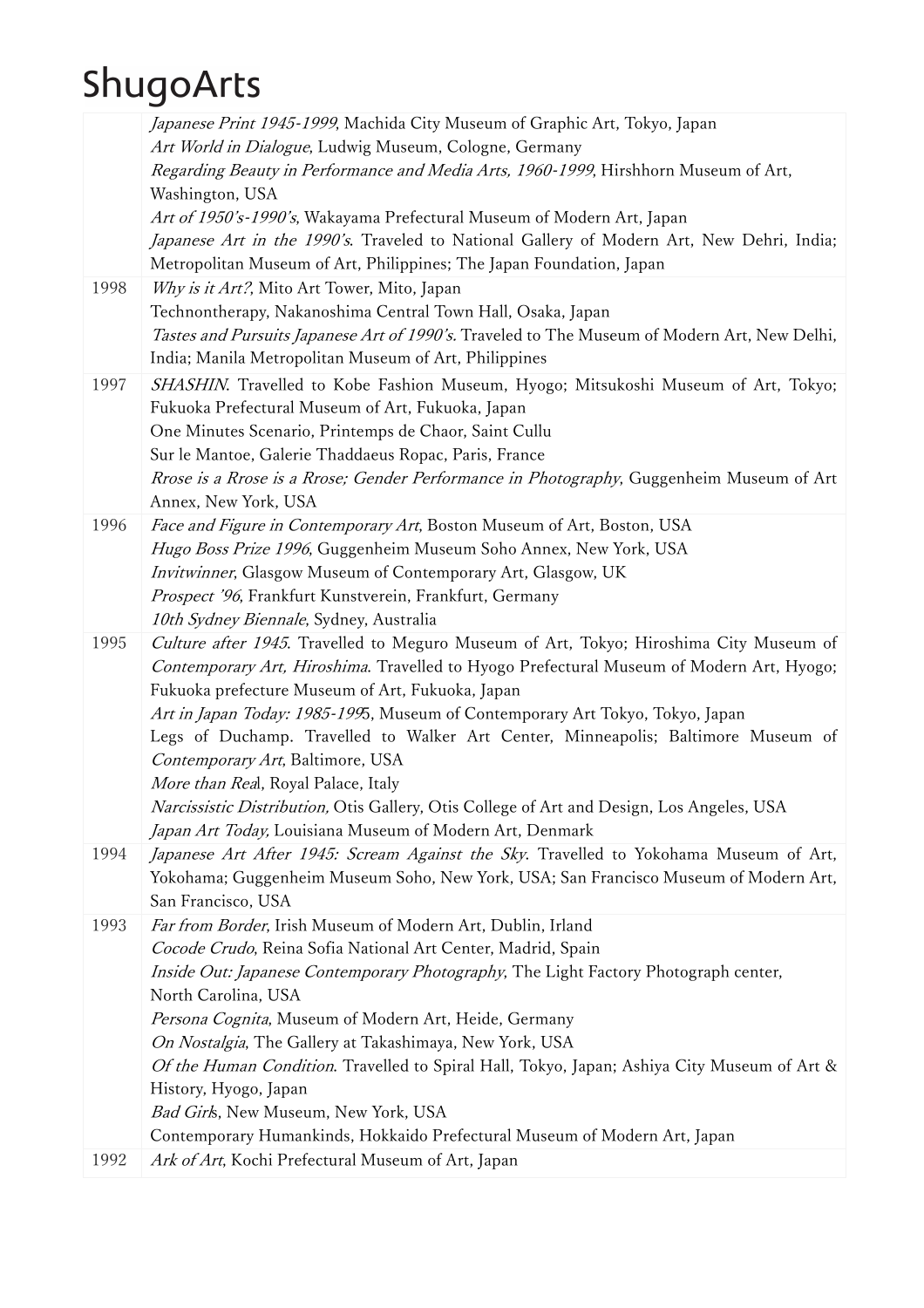|      | Wit on why; Humor in Photography, Isle Museum, Long Island, USA                               |
|------|-----------------------------------------------------------------------------------------------|
|      | High Impact-After Image, Nassau County Museum of Art, New York, USA                           |
|      | Dress Codes, ICA, Boston, USA                                                                 |
| 1991 | 10 Artists; Contemporary Japanese Art of the 1980-1990, from the Acquisitions for the New     |
|      | Tokyo Art Museum, New Tokyo Metropolitan Museum Project, Tokyo, Japan                         |
|      | Multiple, Spiral Garden, Tokyo, Japan                                                         |
|      | Centrifugal Sculpture; An aspect of Japanese Sculpture in the last Decade, National Museum of |
|      | Art Osaka, Osaka, Japan                                                                       |
|      |                                                                                               |
|      | Manifesto an Exhibition of Posters. Travelled to Cologne/ Basel/ Torino/ Tokyo etc.           |
|      | Quotations The Second History of Art, The Aldrich Museum of Contemporary Art, Connecticut,    |
|      | <b>USA</b>                                                                                    |
| 1990 | Art Now '80s in Kansai, Hyougo prefecture Museum of Modern Art, Japan                         |
|      | 1990 Japanese print, Photography, Object, Tochigi Prefecture Museum of Art, Tochigi, Japan    |
|      | Spiral Take Art Collection, Spiral, Tokyo, Japan                                              |
|      | Museum City Tenjin '90, IMS 12F, Fukuoka, Japan                                               |
|      | Japanische Kunst der Achtziger Jahre Llyn Foukes, Yasumasa Morimura. Travelled to Arnulf      |
|      | Rainer, LA Louver, California, USA; Frankfurt Kunstverein, Frankfurt, Germany; Bonner         |
|      | Kunstverein, Bonn, Germany; Bregenzen Festspiel Kunstverein, Hamburg, Germany;                |
|      | Kunstlerhaus Bethanien, Berlin, Germany/ Museum Modernaer Kunst, Wien; Germany                |
|      | Images in Transition: Photographic Representation in the Eighties. Travelled to National      |
|      |                                                                                               |
|      | Museum of Modern Art, Kyoto, Japan; National Museum of Modern Art, Tokyo, Japan               |
|      | Japanese Contemporary Photography: Twelve Viewpoints, Tokyo Metropolitan Museum of            |
|      | Photography, Tokyo, Japan                                                                     |
|      | Tokyo a Paris, Pavillion des Arts, Paris, France                                              |
|      | Yasumasa Morimura, Hotaro Koyama, Tomoaki Ishihara, Soh Gallery, Tokyo, Japan                 |
|      | Beyond the Photography Frame: 11 Recent Works, Art Tower Mito, Japan                          |
|      | Camera Culture: Curriculum Vitae, Thomas Segal Gallery, Boston, USA                           |
|      | Still Life, Shizuoka Prefectural Museum of Art, Shizuoka, Japan                               |
|      | Culture and Commentary: An Eighties Perspectives, Hirshhorn Museum Sculpture Garden,          |
|      | Washington, USA                                                                               |
|      | Reorienting: Looking East, Third Eye Centre Glasgow, Scotland                                 |
| 1989 | 51 year's Photography Exhibition, Heineken Village, Tokyo, Japan                              |
|      | Take Art Collection, Spiral Garden, Tokyo, Japan                                              |
|      | Euloparia '89-Japanese Contemporary Art 1989, Museum van Hedendaagse Kunst Gent, Belgium      |
|      | Japanese Contemporary Art in the '80s, Heineken Village, Tokyo, Japan                         |
|      |                                                                                               |
|      | Japanese Ways Western Means, Queensland Art Gallery, Australia                                |
|      | Art-Exiting '89-Beyond the present, The Museum of Modern Art, Saitama, Japan                  |
|      | Against Nature; Japanese Art in the Eighties. Travelled toSan Francisco Museum of Modern Art, |
|      | San Francisco, USA; Akron Art Museum, Ohio, USA; MIT List Visual Arts Center, Cambridge,      |
|      | USA; Seattle Art Museum, Seattle, USA; The Contemporary Arts Center, Cincinnati, USA; Grey    |
|      | Art Gallery and Study Center; USA; New York University Art Collection, New York, USA;         |
|      | Contemporary Arts Museum Houston, Texas, USA; ICA Nagoya, Nagoya, Japan                       |
| 1988 | East meets West: Japanese and Italian Art Today, LA 88 Los Angeles Convention Center,         |
|      | Los Angeles, USA                                                                              |
|      | Faces of Men, Gallery Haku, Osaka, Japan                                                      |
|      | 43th La Biennale di Venezia, Aperto '88, Venice, Italy                                        |
|      |                                                                                               |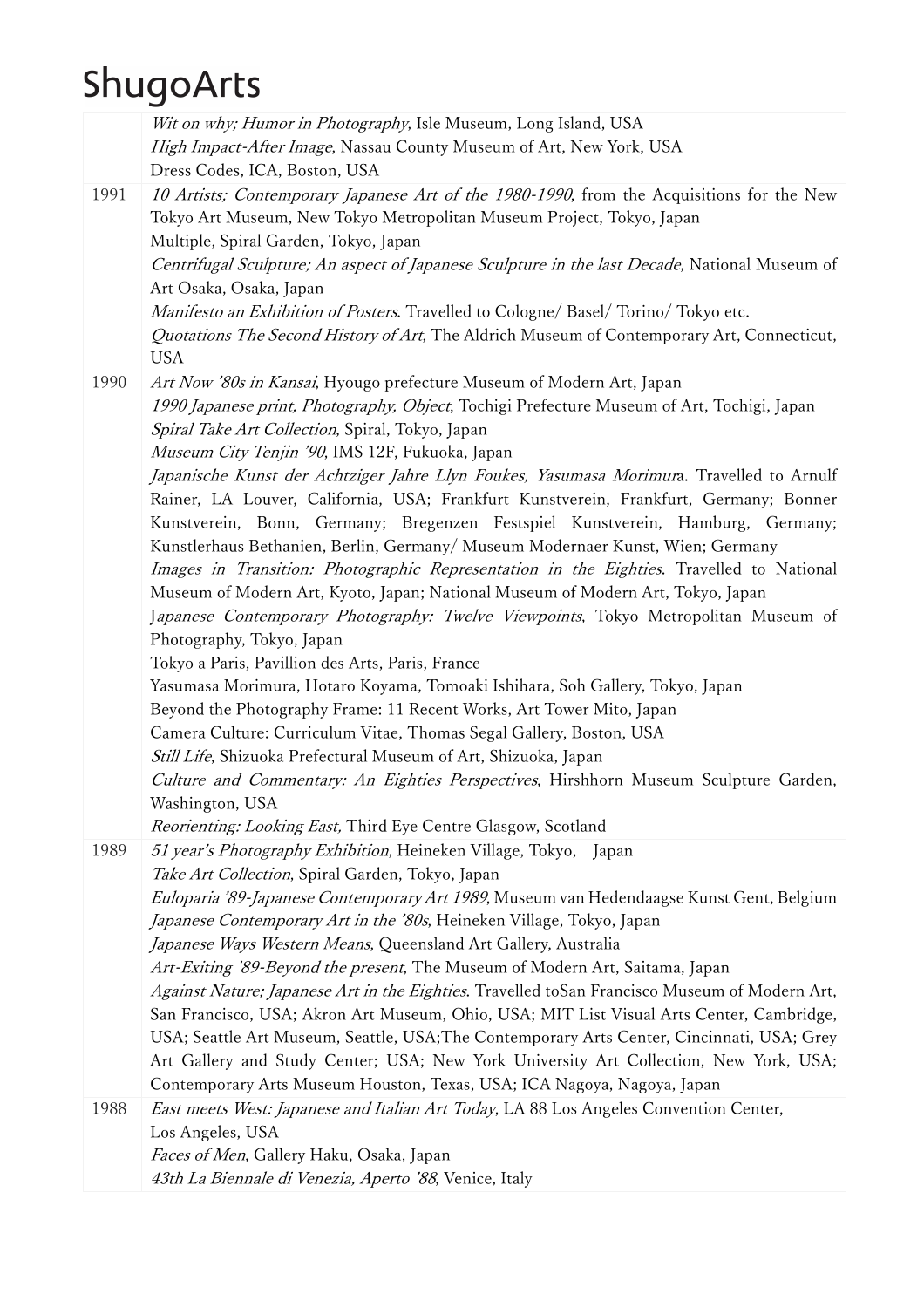|      | Art Now '88, Hyogo Prefectural Museum of Modern Art, Japan                                |
|------|-------------------------------------------------------------------------------------------|
|      | Secret Understanding of the Image, Gallery Coco, Kyoto, Japan                             |
| 1987 | Photographic Aspect of Japanese Art Today, Tochigi Prefectural Museum of Fine Arts, Japan |
| 1986 | <i>Physical Property in Contemporary Art</i> , Amano Gallery, Osaka, Japan                |
|      | November East Wind, P&P Gallery, Seoul, Korea                                             |
|      | DETESUTE, Gallery [vju:], Osaka, Japan                                                    |
|      | Photography and its Environs, Galerie16, Kyoto, Japan                                     |
|      | Right On '87, ON Gallery, Osaka, Japan                                                    |
|      | <i>Trans Art Scene vol.2 -Traffic of Bio-Map</i> , Galerie16, Kyoto, Japan                |
|      | Amano Gallery, Osaka, Japan                                                               |
|      | Yes Art Deluxe, Sagacho Exhibit Space, Tokyo, Japan                                       |
|      | Panache, ON Gallery, Osaka, Japan                                                         |
| 1985 | Art Front vol.2/25 Image-Devices, Shinsaibashi PARCO Studio, Osaka, Japan                 |
|      | Aura of Moon, Gallery [vju:], Osaka, Japan                                                |
|      | Ambivalence of Image, Ban Gallery, Osaka, Japan                                           |
|      | Art Different-Scene Differentible de peinture, Gallery Haku, Osaka, Japan                 |
|      | The 4th Kyoto and Craft Exhibition, Kyoto Municipal Art Hall, Kyoto, Japan                |
| 1984 | Smile with Radical Will, Galerie 16, Kyoto, Japan                                         |
|      |                                                                                           |

#### Other Activities

| 2018 Lecture Performance : "Yasumasa Morimura's 'Nippon Cha Cha Cha !'"        |
|--------------------------------------------------------------------------------|
| Centre Pompidou-Metz, France / Libra Hall, Tokyo / Japan Society Hall, NY      |
| 2014 Artistic Director of Yokohama Triennale                                   |
| 1998 Producer of <i>Techno Therapy</i> , Osaka City Central Public Hall, Osaka |

#### Awards

| 2016 | Osaka Cultural Award                                                          |
|------|-------------------------------------------------------------------------------|
| 2014 | Dark Blue Ribbon Medal                                                        |
| 2013 | Award for Person of Cultural Merits of Kyoto                                  |
|      | Dark Blue Ribbon Medal                                                        |
| 2012 | Award for Person of Cultural Merits of Osaka                                  |
|      | Dark Blue Ribbon Medal                                                        |
| 2011 | Dark Blue Ribbon Medal                                                        |
|      | 52th Mainichi Art Prize                                                       |
|      | Kyoto Fine Arts Culture Award                                                 |
|      | Photographic Society of Japan Award                                           |
|      | Purple Ribbon Medal                                                           |
| 2008 | Award of Minister of Education, Culture, Sports, Science and Technology, 2007 |
| 2007 | 25th Kyoto Prefecture Cultural Award                                          |
| 2003 | Oribe Award                                                                   |
| 2002 | Higashikawa Prize                                                             |
|      | Japan inter-design Award                                                      |
| 1990 | Sakuya-Konohana Award                                                         |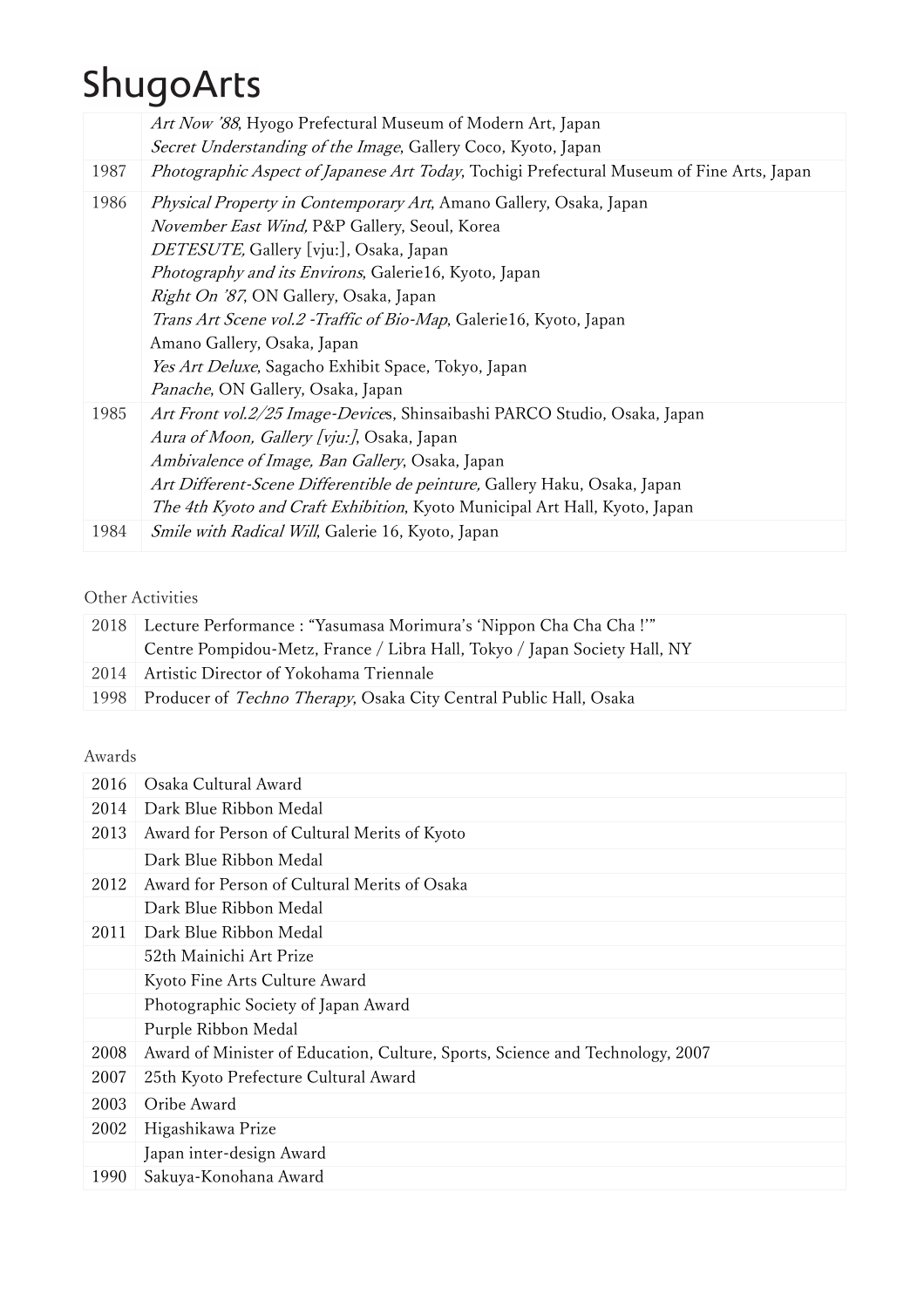| <b>Public Collections</b>                                   |
|-------------------------------------------------------------|
| Hara Museum of Contemporary Art, Tokyo                      |
| Hirano Museum, Shizuoka                                     |
| Hiroshima City Museum of Contemporary Art, Hiroshima        |
| Hokkaido Obihiro Museum of Art, Hokkaido                    |
| Hyogo Prefectural Museum of Art, Kobe                       |
| Iwaki City Art Museum, Fukushima                            |
| IZU PHOTO MUSEUM, Shizuoka                                  |
| 21st Century Museum of Contemporary Art, Kanazawa, Ishikawa |
| The National Museum of Art, Osaka                           |
| The Japan Foundation, Tokyo                                 |
| Kobe Fashion Museum, Hyogo                                  |
| The Museum of Art, Kochi, Kochi                             |
| Takamatsu Art Museum, Kagawa                                |
| Contemporary Art Museum Kumamoto, Kumamoto                  |
| The National Museum of Modern Art, Kyoto                    |
| Kyoto Municipal Museum of Art, Kyoto                        |
| Machida City Museum of Graphic Arts, Tokyo                  |
| Nagoya City Art Museum, Aichi                               |
| Naoshima Fukutake Art Museum Foundation, Kagawa             |
| The Niigata Bandaijima Art Museum, Niigata                  |
| Niigata City Art Museun, Niigata                            |
| Oita Art Museum, Oita                                       |
| Artrip Museum, Osaka                                        |
| The Museum of Modern Art, Saitama, Saitama                  |
| Saito Kinen Museum of Contemporary Art, Kawaguchi, Saitama  |
| Sezon Museum of Modern Art, Nagano                          |
| The Museum of Modern Art, Shiga                             |
| Iwami Art Museum, Shimane                                   |
| Shizuoka Prefectural Museum of Art, Shizuoka                |
| Takamatsu Art Museum, Kagawa                                |
| Tochigi Prefectural Museum of Fine Arts, Tochigi            |
| Tokushima Modern Art Museum, Tokushima                      |
| Tokyo Photographic Art Museum, Tokyo                        |
| Museum of Contemporary Art Tokyo                            |
| Toraya-Bunko, Tokyo                                         |
| The Museum of Modern Art, Toyama, Toyama                    |
| Toyota Municipal Museum of Art, Aichi                       |
| The Museum of Modern Art, Wakayama, Wakayama                |
| Yokohama Museum of Art, Yokohamam, Kanagawa                 |
|                                                             |
| Art Gallery of New South Wales (Sydney, Australia)          |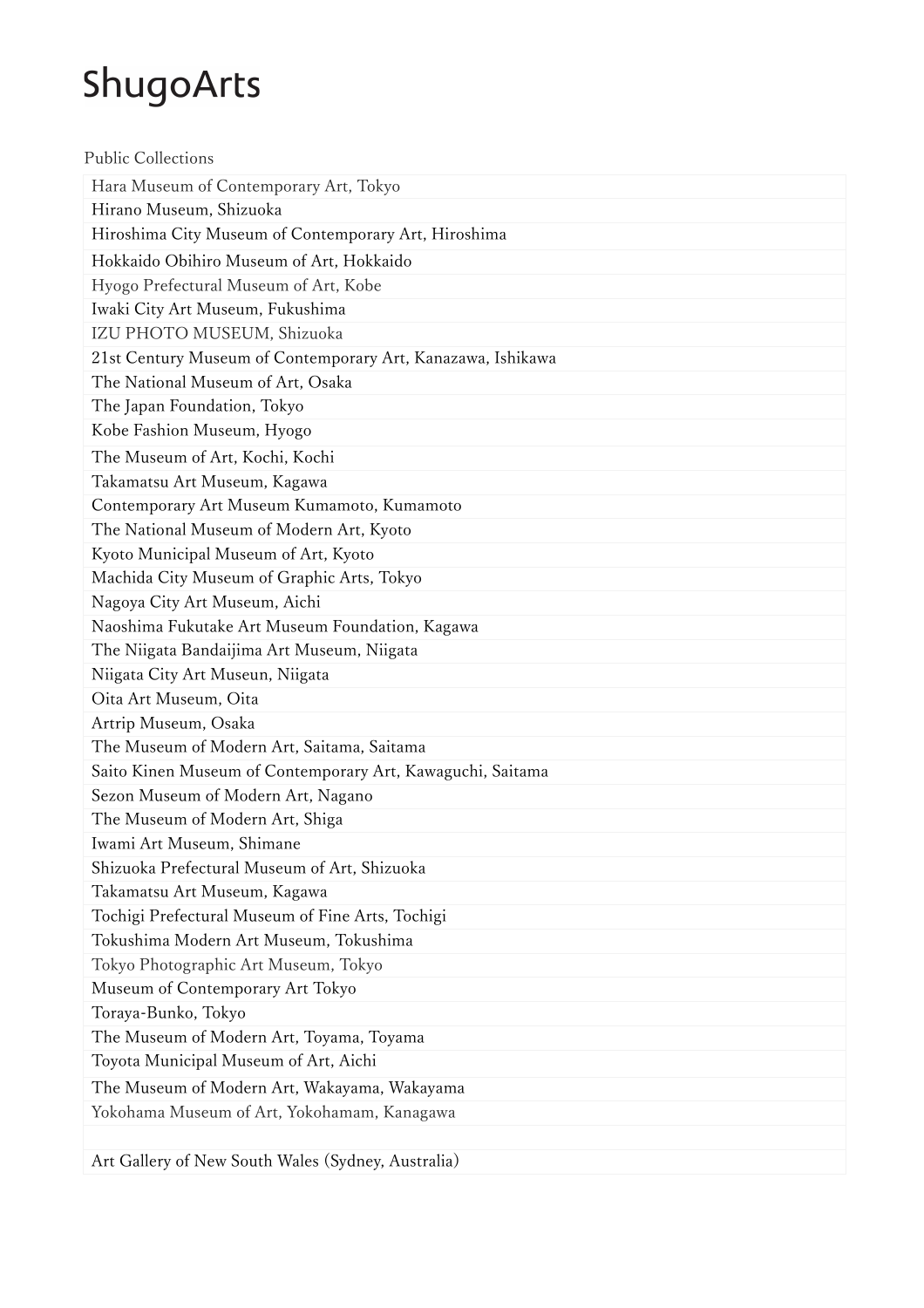| The British Museum (London, UK)                                                                                 |
|-----------------------------------------------------------------------------------------------------------------|
| Carnegie Museums of Art (Pittsburg, USA)                                                                        |
| Centro de Artes Visuales Fundación Helga de Alvear, Cáceres (Cáceres, Spain)                                    |
| Collection Circa XX - Pilar Citoler (Paris, France)                                                             |
| Collection Ivory Press, (Madrid, Spain)                                                                         |
| Collection Rafael Tous (Barcelona, Spain)                                                                       |
| Contemporary Art Society (London, UK)                                                                           |
| Council of Finnish Foundations (Helsinki, Finland)                                                              |
| Dakis Joannou Collection Foundation (Athens, Greece)                                                            |
| Denver Art Museum (Denver, USA)                                                                                 |
| Essl Museum (Vienna, Austria)                                                                                   |
| Hirshhorn Museum and Sculpture Garden (Washington, USA)                                                         |
| Honolulu Museum of Art (Honolulu, USA)                                                                          |
| Huis Marseille stichting voor fotografie (Amsterdam, Nederland) I                                               |
| Institute of Contemporary Art/ Boston (Boston, USA)                                                             |
| International Center for Photography (New York, USA)                                                            |
| Israel Museum (Jerusalem, Israel)                                                                               |
| J. Paul Getty Museum (Los Angeles, USA)                                                                         |
| The Logan Collection (Denver)                                                                                   |
| Los Angeles County Museum of Art (Los Angeles, USA)                                                             |
| Maison Européenne de la Photographie (Paris, France)                                                            |
| MCA DENVER (Denver, USA)                                                                                        |
|                                                                                                                 |
| Missoula Art Museum (Missoula, USA)                                                                             |
| Modern Art Museum of Fort Worth (Fort Worth, USA)                                                               |
| Museo de Arte Contemporáneo de Castilla y León (León, Spain)                                                    |
| Museo de Bellas Artes Santander (Santander, Spain)                                                              |
| Museo Nacional Centro de Arte Reina Sofía (Madrid, Spain)                                                       |
| Museum Ludwig (Cologne, Germany)                                                                                |
|                                                                                                                 |
| Museum of Contemporary Art Chicago (Chicago, USA)<br>Museum of Contemporary Art, Los Angeles (Los Angeles, USA) |
| Museum of Fine Arts, Boston (Boston, USA)                                                                       |
| Museum of Modern Art (New York, USA)                                                                            |
| National Gallery of Canada (Ottawa, Canada)                                                                     |
| NMAC Foundation (Cadiz, Spain)                                                                                  |
| The Ordóñez-Falcón Foundation (San Sebastian, Spain)                                                            |
| Peter Norton Family Foundation, (Washington D.C., USA)                                                          |
| Philadelphia Museum of Art (Philadelphia, USA)                                                                  |
| Progressive Corporation, Mayfield Village (Mayfield, USA)                                                       |
| Queensland Art Gallery, (Brisbane, Australia)                                                                   |
| The Rose Art Museum   Brandeis University (Waltham, USA)                                                        |
| Rubell Family Collection (Miami, USA)                                                                           |
| Saatchi Gallery (London, UK)                                                                                    |
| San Francisco Museum of Modern Art (San Francisco, USA)                                                         |